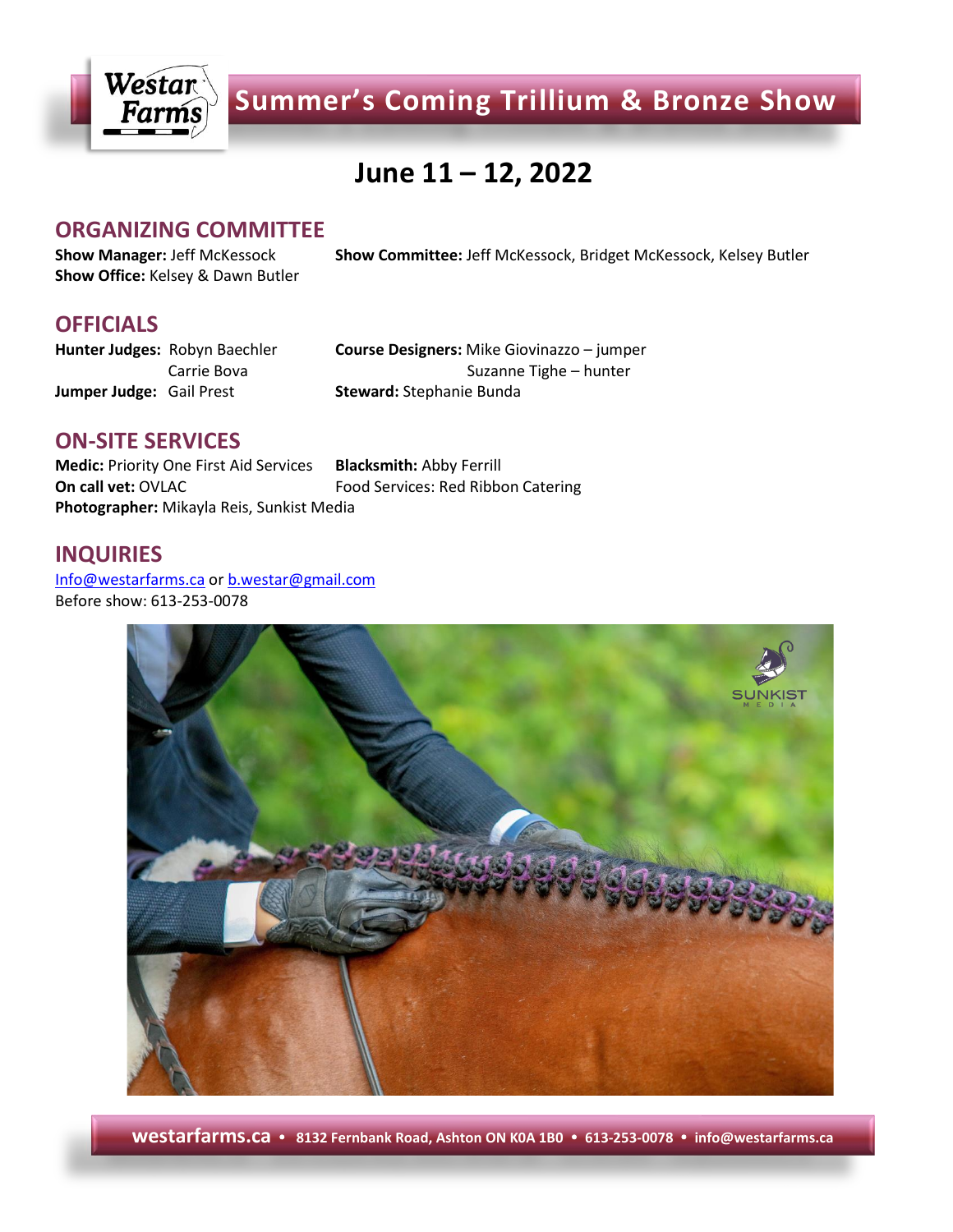The Westar Farms Summer's Coming Trillium & Bronze competition is sanctioned as a Silver and Bronze competition member of Equestrian Canada 11 Hines, Suite 201, Ottawa, Ontario, K2K 2X1 and is governed by the rules of EC."

### **EQUESTRIAN CANADA STATEMENT OF PRINCIPLE**

#### **ALL PERSONS SHALL BE COMMITTED TO:**

- Upholding the welfare of all horses, regardless of value, as a primary consideration in all activities.
- Requiring that horses be treated with kindness, respect and compassion, and that they never be subjected to mistreatment.
- Ensuring that all Equestrians including owners, trainers and competitors. or their respective agents, use responsible care in the handling, treatment and transportation of their own horses as well as horses placed in their care for any purpose.
- Providing for the continuous well-being of horses by encouraging routine inspection and consultation with health care professionals and competition officials to achieve the highest possible standards of nutrition, health, comfort, and safety as a matter of standard operating procedure.
- Providing current information on Code of Practice for the Care and Handling of Equines and other equine health and welfare initiatives.
- Continuing to support scientific studies on equine health and welfare.
- Requiring owners, trainers and competitors to know and follow their sanctioning organization's rules, and to work within industry regulations in all equestrian competitions
- Actively promoting the development and adherence of competition rules and regulations that protect the welfare of the horse.

The standard by which conduct or treatment will be measured is that which a person who is informed and experienced in generally accepted equine training and competition procedures would determine to be neither cruel, abusive, nor inhumane.

# **EC ACCICENTS & RETURN TO PLAY RULE**

Equestrian Canada's concussion related Accidents & Return-to-Play Rule came into effect Jan. 1/2017 for all EC sanctioned competitions in Canada. The full rule can be found in the EC Rules, Section A, General Regulations, Article 101. Key components of the rule include the following:

- In the event of a fall/accident where a concussion can be reasonably suspected, the competitors must receive medical clearance by qualified medical personnel on-site before continuing to compete.
- The competitor is solely responsible for ensuring the on-site medical assessment takes place. Should a competitor refuse to be evaluated, they will be disqualified from the competition.
- If on-site qualified medical personnel suspect a concussion or believe the competitor may be at risk of concussion due to the nature of the fall or impact, the competitor will be suspended from competition and placed on a Medical Suspension List until medically released.
- Competitors will remain on the EC Medical Suspension List until they submit an EC Return-to-Play Form, signed by a licensed physician, to EC.
- No competitor shall compete at EC sanctioned competitions while on the EC Medical Suspension List and competition organizers may refuse entry to anyone currently on the list.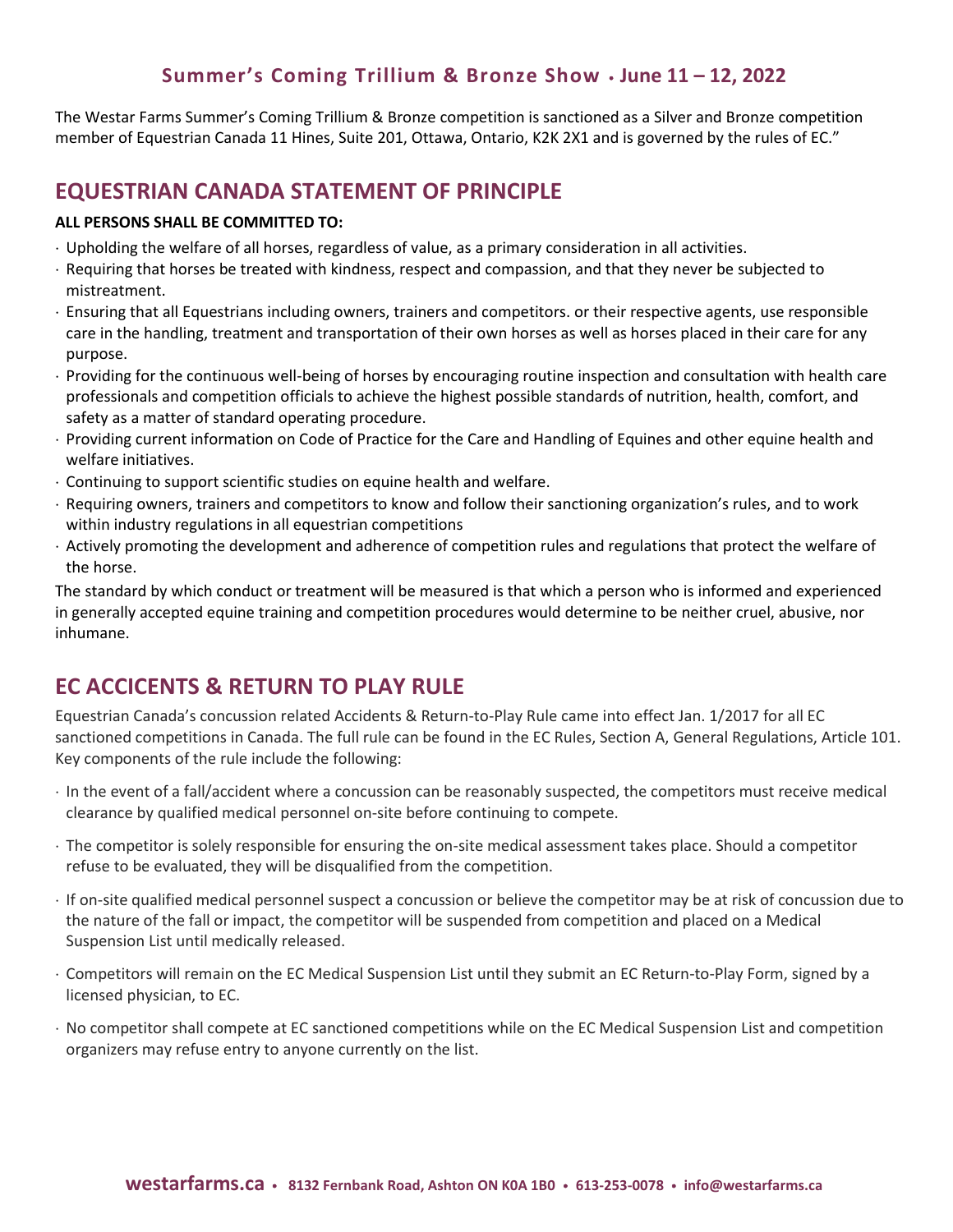### **HUMAN & HORSE HEALTH & SAFETY**

In an effort to provide a safe and healthy environment for humans and horses, Westar Farms continues to maintain a number of biosecurity measures.

### **Human Protocols**

We will be following or exceeding all Provincial and local health regulations in effect at the time of the show. Chec[k https://westarfarms.ca/competitions/#hunter-jumper](https://westarfarms.ca/competitions/#hunter-jumper) and follow our social media posts close to the event day.

### **Horse Protocols**

*In order to keep your horse and all horses on the show site as safe as possible please observe the following:*

**Proof of Vaccines:** Please upload an invoice or a letter from your veterinarian indicating the horse's show name and date of administration of EHV 1 & 4 and Equine Influenza, administered within 6 months, but more than 7 days, before the show date (as per EC A519). These can be uploaded to your myesm account through the profile. Competitors failing to meet this requirement will not be permitted entry.

**Coggins:** Proof of current negative Coggins test must be available upon request.

**Equine Health Attestation:** In making an entry at this show, each owner/trainer attests that, to their best of their knowledge, competing horse(s) under their care have not been in contact with any other horses (away or at their home facility) exhibiting symptoms or signs of illness within the last 14 days. They also agree to share knowledge of any sick or horse displaying symptoms of illness to show management immediately at the show office or [info@westarfarms.ca.](mailto:info@westarfarms.ca)

**Non- Competing Horses:** Each horse on the property must be declared and have a show number. Be sure to register any non-competing horses or be subject to an additional \$200 fine.

**Site Entry & Biosecurity:** Site entry will be subject to provincial guidelines at the time of competition. Overnight braiders are asked to sign-in and out. In addition to rule A519 Vaccinations, biosecurity measures are in place for horses, it is the braider's responsibility to ensure safe practices are followed if visiting multiple barns. All grooms, trainers and competitors are also responsible to follow safe practices if visiting more than one barn and are expected to limit their traffic footprint to their own stable area. The stabling is closed to spectators.

## **Working Together – Healthy People & Horses**

- Follow all provincial and local health guidelines in effect at the time of the competition.
- Practice frequent hand washing
- Review and ensure you are prepared for quick implementation of an isolation plan at our competition grounds and/or at your home farm or facility.
- Isolate horses at first signs or symptoms of respiratory illness and contact your vet immediately.
- Any horses with a fever over 39C should isolate in separate facilitates on the competition grounds or at separate veterinary facility off-site.
- Keep separate feed buckets, brushes, rags, and tack/equipment for each horse.
- Ask your veterinarian about appropriate sanitizing solutions.
- Eliminate communal or shared water troughs and buckets.
- Practice hand washing in between handling horses.
- Maintain social distancing for horses; no nose-to-nose contact with other horses.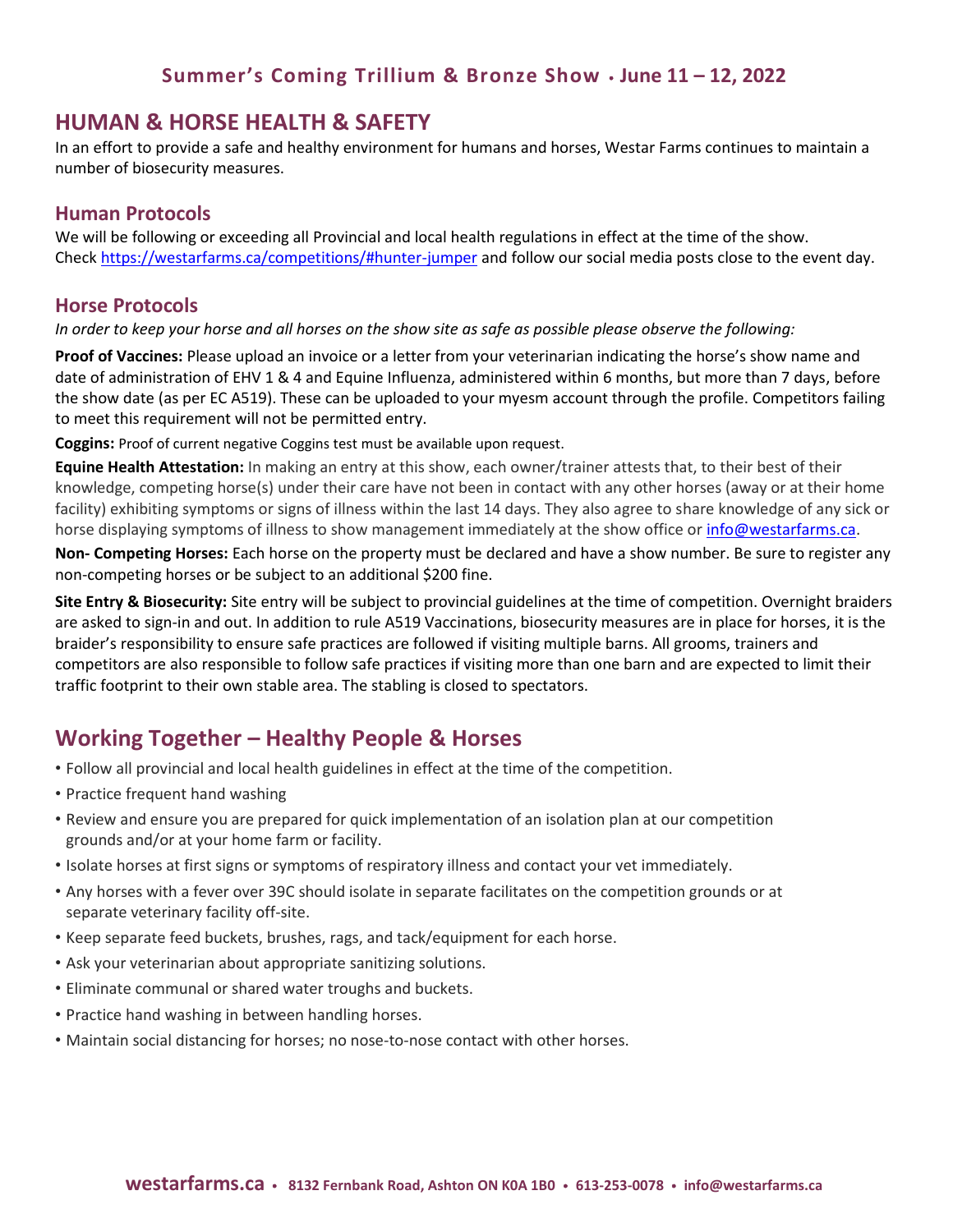### **ENTRIES**

**Enter online:** [myesm.ca.](https://www.myesm.ca/) Set up an **Exhibitor Account** and **Horse Account** prior to making an entry. An Exhibitor Account can only be made by an adult. Add a **Person Account** when making entries for a junior rider or owner.

#### **Closing Date:** MONDAY, JUNE 6, 2022 - midnight.

**Entry Changes:** Cancel or change your entry at any time at myesm.ca up to the closing date without penalty. Substitute one horse for another at no additional cost. Substitution must be made in writing. An 'add at in-gate' fee will be charged a rate of \$5/class for all adds made after 4 pm the day prior to the show day.

**Payment:** Payment or an open cheque must be presented to the show office before a number is issued or any additions or entry changes can be made. Pay by cheque to: Westar Farms or e-transfer to [b.westar@gmail.com.](mailto:b.westar@gmail.com) Make security answer: westar. All accounts must be paid in full by the end of the day Sunday, June 12, 2022. All open accounts must be closed out by Sunday, either by paying online or in person at the show office. A 3% administration charge will be added to all accounts that are not closed by the end of the show and require follow up communication. **NSF cheques:** will be assessed a \$50 surcharge.

**Entry Cancellations:** All entry cancellations after the closing date must be made in writing to [info@westarfarms.ca.](mailto:info@westarfarms.ca)

- Entries cancelled more than 48 hours prior to the start of the show will be assessed the scratch fee of \$50.
- Cancelled entries providing less than 48 hours written notice prior to the start of the show, but before the start of the show will be assessed the administration fees. Class/division fees will be waived.
- No shows will be assessed a \$50 scratch and \$85 administration fee.
- There will be no refund for classes cancelled on the day of the show. You may change from one class and replace it with another, or change from one division to another.

**Stalls** are non-refundable after the entry closing date.

**Show number**: If not returned at the end of the show a \$5 replacement fee will be assessed.

**Post entries:** Add \$30, no exceptions. All entries received by the secretary following the closing date will be deemed a post entry. If you substitute one horse for another there will be no additional cost.

### **STABLING**

**A limited number of stalls** will be available in the ringside tent stabling area or arena stabling area. Reserve early. Contact Westar Farms in writing: [info@westarfarms.ca](mailto:entries@westarfarms.ca) to check availability.

Once you receive confirmation of availability, make a Stabling Request and/or order hay/shavings through "Service Orders" in your exhibitor account at www.myesm.ca. Hay and bedding are not included in the price of the stall.

After closing date, you are responsible for payment of stalls requested unless they can be rebooked.

**Arrivals:** Friday, June 11 after 11:00 am **Departures:** Sunday, June 12 by end of day

**Night-check**: \$10/horse stabled overnight. This is included in the show stall (Friday to Sunday) rate.

**Overnight Braiders** please emai[l info@westarfarms.ca](mailto:info@westarfarms.ca) for access info. In addition to rule A519 Vaccinations, biosecurity measures are in place for horses, it is the braider's responsibility to ensure safe practices are followed if visiting multiple barns.

**Saturday noon:** Deadline for all hay or shavings orders (through your myesm.ca account under Service Orders) and for fee splits for services or entries (under Exhibitor Account).

### **SCHEDULED WARM-UPS**

Available Friday noon – 5:00 pm, weather permitting. Sign up for Friday schooling classes when submitting entries. Will run like a regular judged hunter class. Times will be assigned, multiple rounds permitted, show number must be worn. Showing horses pay per round. Non-showing horses pay per round fee + admin fee.

Show mornings: Flatting in hunter rings permitted until approx. 30 mins before show time, weather permitting.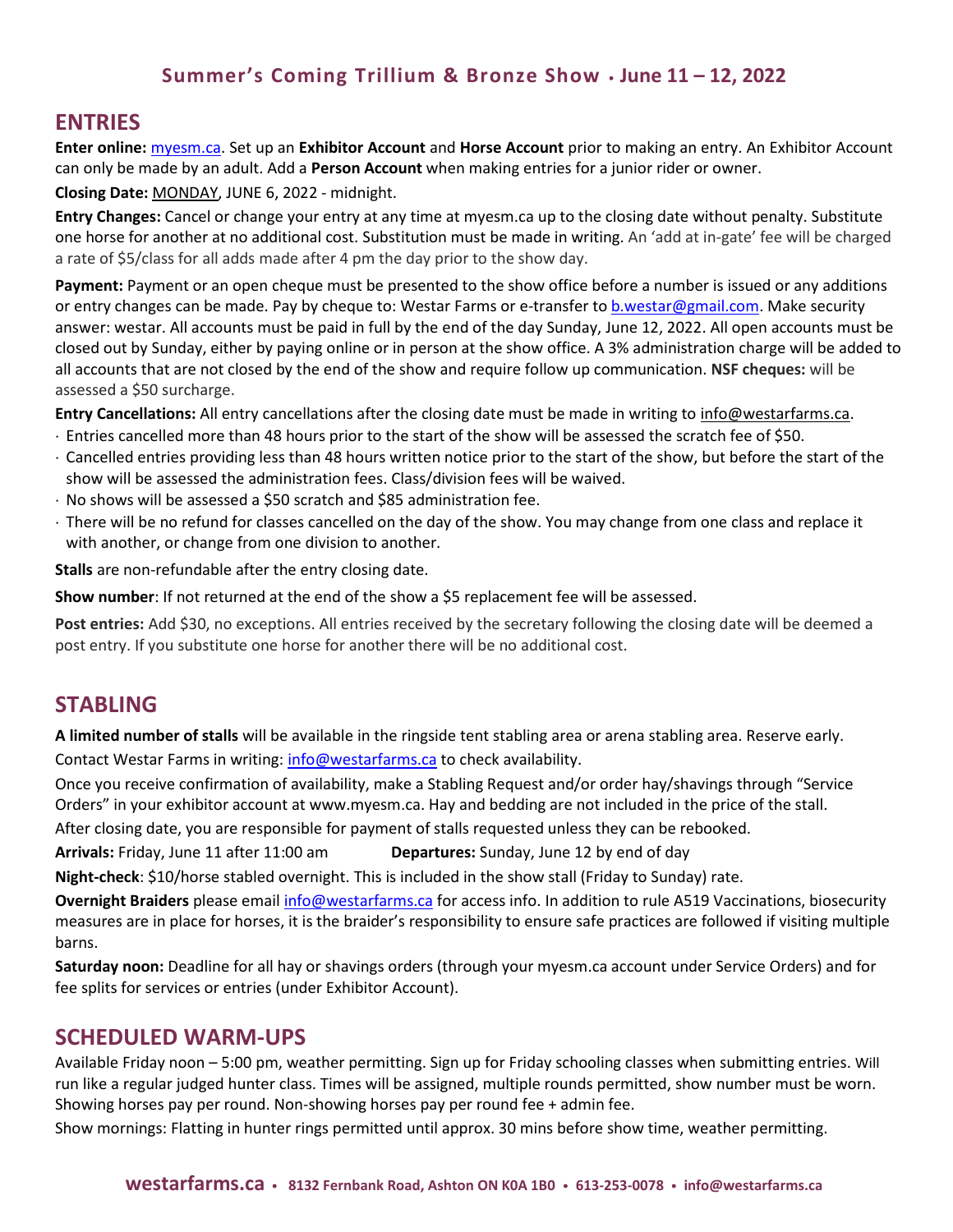### **ENTRY FEES** *Please note that fees listed do not include hst*

| <b>DIVISION OR CLASS</b>             | <b>FEE</b> |
|--------------------------------------|------------|
| <b>Trillium Hunter Division</b>      | \$95       |
| <b>Trillium Hunter Class</b>         | \$30       |
| <b>Hack Division</b>                 | \$80       |
| <b>Bronze Hunter Division</b>        | \$65       |
| <b>Bronze Hunter Class</b>           | \$25       |
| <b>Hunter Equitation/Medal Class</b> | \$30       |
| Hunter Schooling/Open Card per round | \$30       |
| Jumper Class/Jumper Medal Class      | \$35       |
| Jumper Mini-Prix                     | \$45       |
| Jumper Schooling Round/Clear Round   | \$35       |

| <b>CLASSES PER DIVISION</b>                                                            |                                                          |  |
|----------------------------------------------------------------------------------------|----------------------------------------------------------|--|
| Trillium Hunter Divisions: 2 OF, Stake + 1 US class                                    |                                                          |  |
|                                                                                        | Trillium Jumper Divisions: .90 m - 2 classes + Mini-Prix |  |
|                                                                                        | 1.0 m, 1.10 m - 1 class + Mini-Prix                      |  |
| Trillium Hack Division: 3 Flat classes                                                 |                                                          |  |
| Bronze Hunter Divisions: 2 OF + 1 US class                                             |                                                          |  |
| Bronze Jumper Divisions: .65 m, .75 m - 3 classes                                      |                                                          |  |
| $\cdot$ Please enter all potential classes at time of entry to aid with<br>scheduling. |                                                          |  |
| · Jumper Mini-Prix - to be eligible, horse must compete in at                          |                                                          |  |
| least one other class in the same division height                                      |                                                          |  |

Horses can only qualify for 2 divisions at Trillium championships.

- In order to qualify for the Ottawa Regional Finals, riders must have competed in a minimum of 3 OVPSC competitions.
- $\cdot$  It is recommended that horses compete in no more than 5 jumper classes per day.

### **ADMINISTRATION FEES**

| <b>Administration Fee</b> | \$85/entry        |
|---------------------------|-------------------|
| <b>Trillium Drug Fee</b>  | \$7/horse         |
| <b>Bronze Drug Fee</b>    | \$4/horse         |
| THJA Levy (Trillium only) | \$10/horse        |
| Late Entry Fee            | \$30/entry        |
| Scratch (< 48 hrs notice) | \$50 + Admin Fee  |
| No show or day of scratch | \$50 + \$85 Admin |
| Add at In-gate fee        | \$5/class         |
| <b>NSF Fee</b>            | \$50              |

**STALLS & SERVICE FEES**

| Day Stalls             | \$65             |
|------------------------|------------------|
| Show Stall (Fri - Sun) | \$150            |
| Hav                    | $$13/$ bale      |
| Shavings               | \$9/bag          |
| Night Check*           | \$10/horse/night |

#### **ADMINISTRATION FEE**

- Includes medic + biosecurity fees.
- Will be split half/half Bronze/Silver for horses signed up for classes in both shows.

#### **TRAINER SPLITS**

Must be done online prior to any payments being processed.

#### **CLASS ADDS**

 Accepted until 4 pm the day prior to showing. After 4 pm the Add at In-gate Fee will apply per class.

#### **ARRIVALS:** After 11:00 am Friday

**DEPARTURES:** Stalls must be vacated one hour after last class of the day.

**NIGHT CHECK:** Mandatory for all horses staying overnight.

\* Fri/Sat night check is included in show stall fee.

### **PRIZES & AWARDS**

Ribbons awarded to 6<sup>th</sup> in all classes. Champion and Reserve in all divisions.

#### **Trillium Prize Money + Awards**

- Hunter Stake Class (3<sup>rd</sup> OF in core Trillium divisions): \$40 \$35 \$30 \$25
- Jumper Mini Prix (3rd class, Table A, Immed Jump-off in .90 m, 1.0 m, 1.10 m): \$55 · \$50 · \$45 · \$45
- Hack Division Champion: \$60, Reserve Champion: \$40

If fewer than 6 participants compete, prize money will not be awarded in the above listed classes.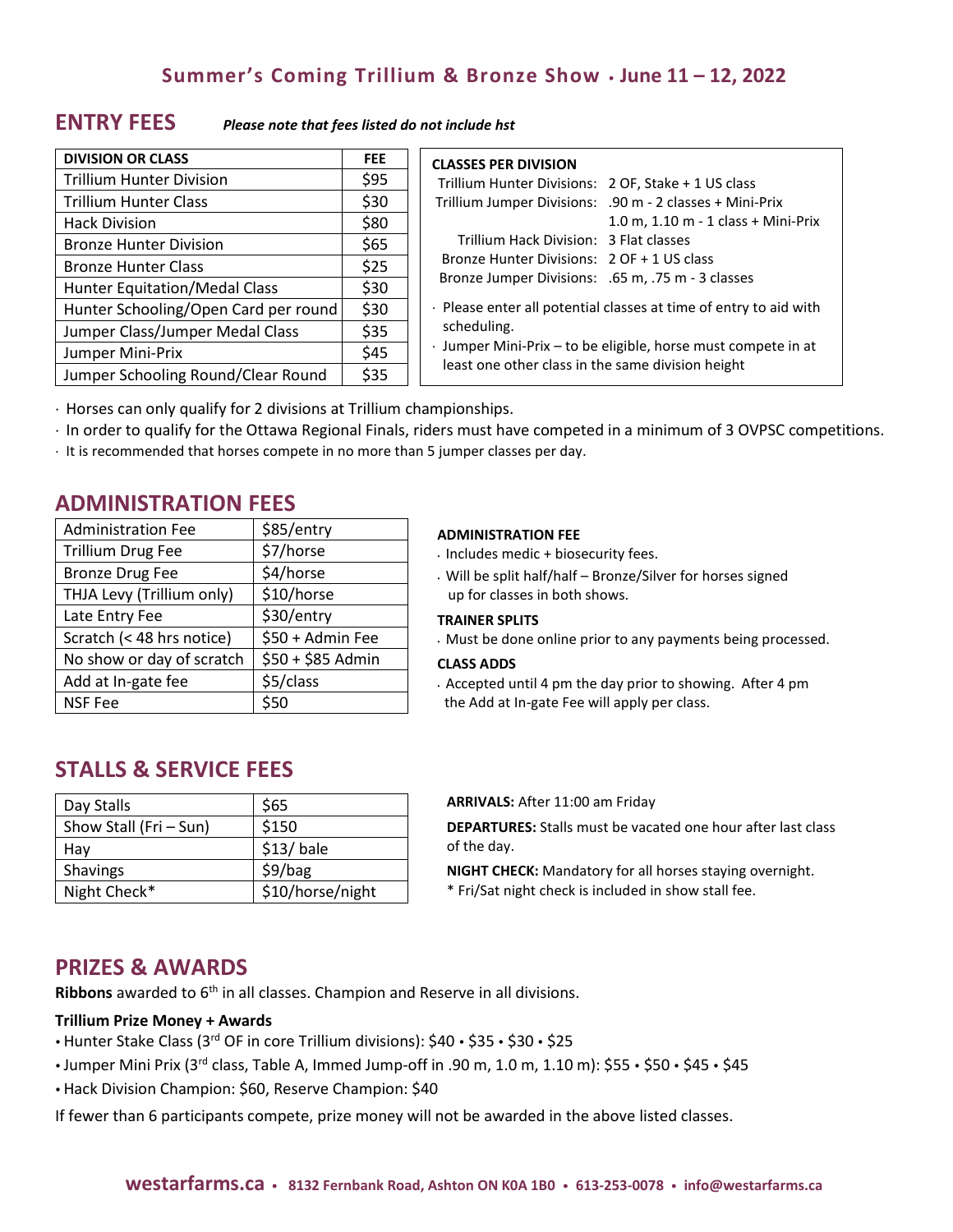## **EC GENERAL RULES & REGULATIONS**

- Every class offered herein, which is covered by the rules and specifications of the current rules of "EC Rules", will be held and judged in accordance with the EC Rule Book. All questions not covered by these rules shall be decided by the show management, whose decision will be final.
- Per Article A801, every entry at an EC-sanctioned competition shall constitute an agreement by the person(s) responsible that the owner, lessee, trainer, manager, agent, coach, driver or rider and horse shall be subject to the EC constitution and all rules of EC and any additional rules set by the competition. It is the responsibility of all individuals participating in any capacity in EC-sanctioned competitions to be knowledgeable regarding the EC constitution and the applicable rules of EC and the additional rules, if any, imposed by the competition. Do not participate in this ECsanctioned competition in any capacity if you do not consent to be bound by the constitution and rules of EC and any additional rules imposed by the competition (A602.7).
- When registering for EC sanctioned competitions, athletes must indicate the name of their coach on the entry form or specify that they are self-coached. Coaches from other countries, must be in good standing with their home federation and must declare/have proof of insurance. See Rules of Equestrian Canada, Section A, General Regulations, Article 102, Safe Sport Environments. (A602.9).
- Effective 2022, Coach Status is required to engage in coaching activities at EC sanctioned events. (A102.2)
- Any horse entered in any class at a competition may be selected for equine medication control testing while at the event location. (A602.5)
- All horses attending Equestrian Canada sanctioned competitions must have met the requirements of Article A519, Vaccinations. See Rules of Equestrian Canada, Section A, General Regulations, Article A519, Vaccinations. (A602.8)
- $\cdot$  Show management reserves the right to refuse entries based on EC rules.

## **MEMBERSHIP RULES**

- It is the responsibility of the exhibitor to provide to the Horse Show Office proof of membership prior to competing.
- **Rider/Owner/Coach Memberships:** All riders, owners and coaches must have a current provincial membership (Ontario Equestrian or equivalent) [Join OE](https://ontarioequestrian.ca/membership/) and Equestrian Canada (EC) sport license [\(Join EC\)](https://www.equestrian.ca/programs-services/licences/join-renew) at the level of the classes in which they intend to compete or coach i.e. minimum Bronze EC sport license to compete/coach in Bronze classes and minimum Silver EC to compete/coach in Silver classes.
- *Silver*  If the rider or owner of the horse/pony does not have a minimum Silver EC Sport License they will be required to purchase a temporary 'Silver' membership at the show. Their points will not count for this show with a temporary EC Sport License.
- *Bronze*  Each rider and owner of the horse/pony must have an an OE and EC Sport License in order to compete. Purchase one before entering.
- **Horse Recordings (Trillium/Silver):** Entrants are required to hold an [EC Horse Recording](https://www.equestrian.ca/programs-services/horseid) and have paid the EC Horse Recording annual Activation Fee to compete, or if owned by a temporary sport license holder, a Temporary Horse Registration form must be purchased at each competition entered.
- **THJA Eastern Zone membership** is required for both owner and rider, to accrue points for Trillium.
- **Temporary Membership:** Points are not accumulated at a show for which a horse, rider or owner is entered under a Temporary Sport License or Temporary Horse Registration. Points are only accumulated for riders or horses where the rider, owner and horse has the memberships appropriate to their level of competition. Points are not awarded retroactively i.e. for any shows entered prior to their Sport License, Horse Recording or THJA membership renewal date.
- **Adult Amateur** riders must have Amateur Status on their Equine Canada membership card. These will be checked.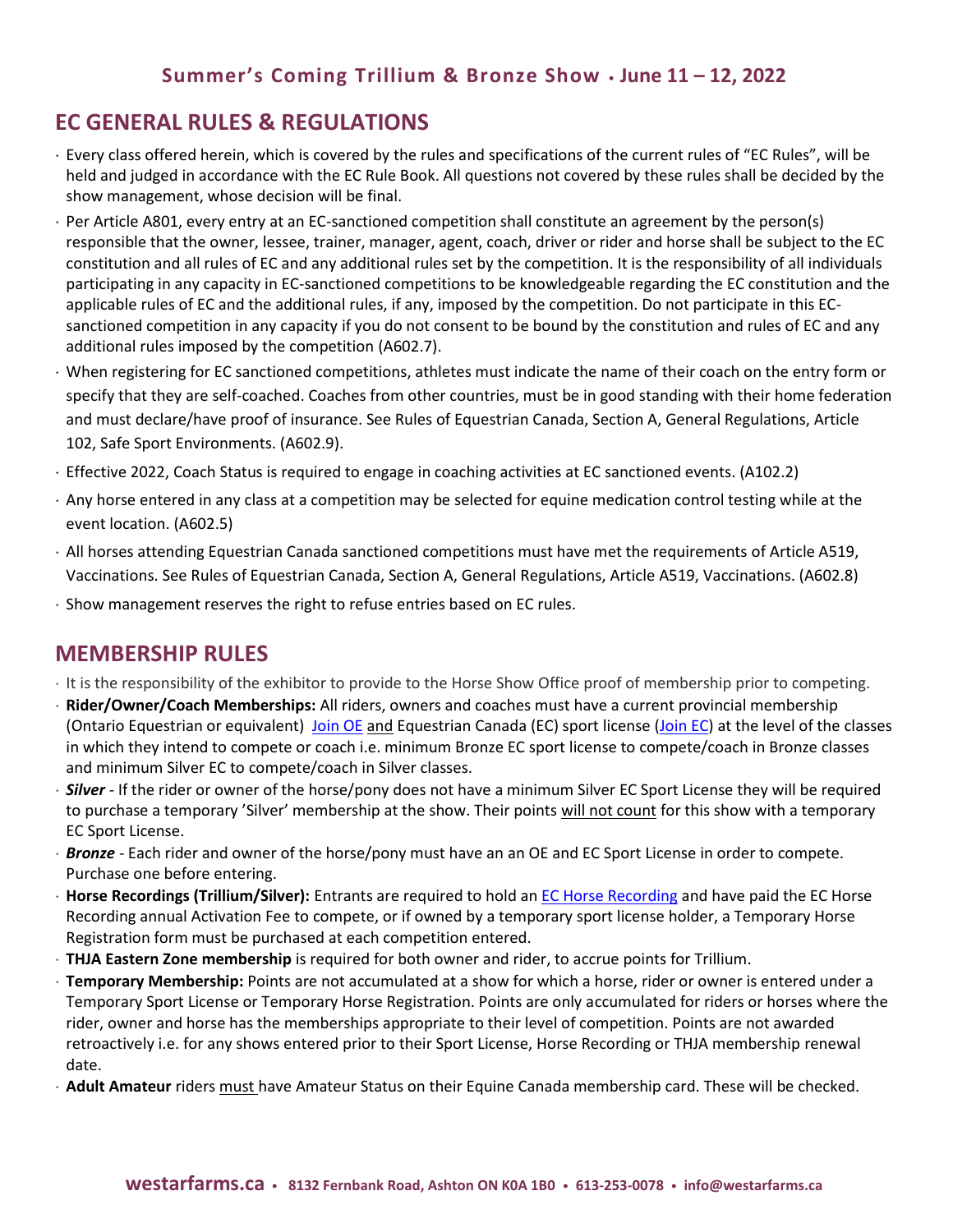### **SHOW RULES & REGULATIONS**

- **Vaccinations:** All horses attending Equestrian Canada sanctioned competitions must have met the requirements
- of Article A519, Vaccinations: see Rules of Equestrian Canada, Section A, General Regulations, Article A519, Vaccinations. All horses will require current proof of vaccinations uploaded to your MyESM horse profile.
- **Coaches/ Trainers/Persons Responsible:** All trainers/coaches must carry the memberships and sport license equivalent to the level of competition where they are training/coaching.
- **Not in Good Standing/Medical Suspension:** Competitors on the EC Not In Good Standing List or the EC Medical Suspension List (Article 101 Section A, General Regulations) will be refused entries to the show.
- **Post entries:** Add \$30, no exceptions. All entries received by the secretary following the closing date will be deemed a post entry. If you substitute one horse for another there will be no additional cost.
- **NSF cheques:** will be assessed a \$50 surcharge. All cheques or e transfers to Westar Farms (make password: Westar). Include rider # or name in comments or payment may not be able to be credited to your account.
- **Program Changes:** Every class offered herein is covered by the Rules and Specifications of the current rules of EC and will be held and judged in accordance with the EC Rule Book (A602.2). Westar Farms reserves the right to make changes to classes, change the order of classes, to cancel, reschedule, or combine any division they may deem advisable.
- **Competition numbers** must be worn and visible at all times in the schooling and exercise areas as well as in the competition ring.
- A **horse/pony is limited to one round per class** including equitation and medal classes.
- **Equine Medication Control:** Any horse entered in any class at a competition may be selected for EMC while at the event location.
- **Helmets:** Anyone mounted on a horse on the competition grounds, including foreign competitors, must wear approved helmets, with safety harness correctly fastened, at all times.
- **Draw Reins** are not permissible in Hunter and Jumper Classes. (G 502.2 & G 202.2)
- **Prize money:** All prize monies will be credited to the myesm account associated with the entry.
- **Accounts** must be paid in full by end of day Sunday or a 3% admin charge will be added to the balance owing.
- **Rider Falls:** Remounting not allowed. Rider must be checked by Paramedic before they can return to competition.
- **Horse Falls:** Horse must be cleared by a veterinarian before they return to competition. Any fees incurred are the sole responsibility of the competitor. (G. FEI 224.3 Falls)
- **Abuse:** Abuse of the horse is strictly forbidden. Excessive use of the whip a horse should never be hit more than three times for any one incident. EC rule.
- **Dogs:** It is strongly recommended that dogs be left at home if possible. If not possible dogs must be left in the stabling area and be on a leash at all times. The owners of any dog that is caught will be subject to a \$100 fine. Owners of loose dogs that disrupt a rider on course will be charged for the entry fee of that class, in addition to the \$100 fine. Owners are required to abide by the "Poop and Scoop" by-law.
- **Refreshments** will be available for purchase onsite from Red Ribbon Catering.

**NOTE:** In case of a fall of an athlete and/or a horse at any time in the Competition arena, in the practice arena or elsewhere within the grounds of the Event, the Athlete and or Horse must be cleared by the Event's medical service, respectively the Veterinary Delegate, before the Athlete and/or the Horse may be permitted to take part in the next round or Competition at the Event. In regards to riders - running/walking and falling, or off of golf carts, etc. Horses – shoulder and haunch touch the ground, or ground and obstacle.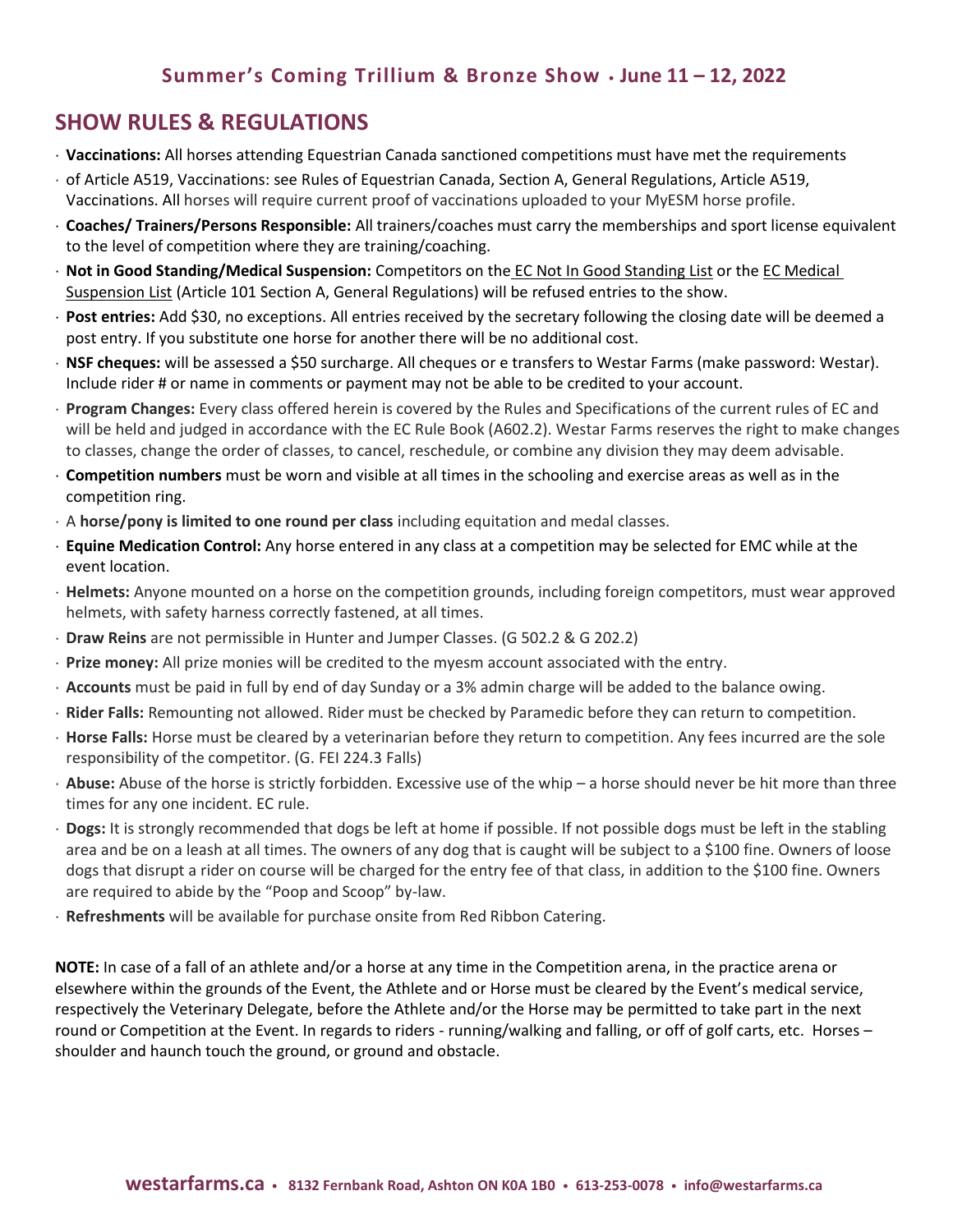### **THJA DIVISION SPECIFICATIONS**

For up-to-date specifications please visit [www.thja.ca.](http://www.thja.ca/)

### **Equitation:**

Equitation is judged on rider ability. The rider competes either over fences or on the flat and they are judged on both their position and their correct use of the aids to produce an accurate ride. Conservative, traditional attire is required. Gloves are expected. Black or brown smooth leather half chaps are permissible providing they match the boot colour. Only approved helmets of a conservative colour are allowed. See Equestrian Canada Rules Section G Article G1003 for dress requirements.

A horse or pony ridden in an Equitation Class Over Fences, or in the Jumper Medal Class may only be ridden in that class by one rider.

#### **In the 2022 EC Rule Book, the guide for junior ages is:**

- $\cdot$  Junior "A" a rider who is 15, 16, 17 on January 1st.
- Junior "B" a rider who is 12, 13, 14 on January 1st.
- $\cdot$  Junior "C" a rider who is under 12 on January 1st.
- Junior "A" Riders may not ride "B" or "C" ponies.
- Junior "B" Riders may ride "A", "B", or "C" ponies.
- Junior "C" Riders may ride "A", "B", or "C" ponies.

#### **For show purposes, ponies are to be divided as follows:**

- "A" ponies over 13.2 hands, but not to exceed 14.2 hands
- "B" ponies over 12.2 hands, but not to exceed 13.2 hands
- "C" ponies do not exceed 12.2 hands
- **"A" Equitation Over Fences:** Open to riders on Large Ponies with fences at 2'9"; and on horses at 3' or 3'3". In the event that a rider competes in two different divisions requiring them to jump different heights, it will be their choice which height they will jump for the Equitation over fences class. This choice needs to be indicated on the entry form.
- **"B" and "C" Equitation Over Fences:** Open to riders on Small Ponies with fences at 2'3", Medium Ponies at 2'6", Large Ponies at 2'9" and horses at 3'
- **Adult Equitation:** Adult Equitation Riders must be amateurs.

#### **Trillium Hunter Medals:**

Originally created in the image of the Jump Canada Medal, the Trillium Medal Class has evolved into a specialty class unique to the Trillium Circuit. Where a contradiction exists, these specifications supersede those of the Equestrian Canada Jump Canada Medal. These classes are open to Junior and Amateur riders only. Riders may walk the course. Eligibility as per individual hunter division specs for that particular medal.

- **First Phase - Over Fences:** Figure eight course of not less than eight jumps. Class is judged in accordance to Article G1008 Class Routine Over Fences. No additional tests over fences are permitted.
- **Second Phase - On The Flat**: All contestants, or a minimum of ten shall be called back to perform at a walk, trot and canter. From a maximum of four competitors, the judge may call for a minimum of two or more requirements from Article G1009 Tests (Equestrian Canada Rule Book Section G)
- **Scoring:** Medal classes will be judged 60% over fences and 40% on the flat.
- **Tack & Equipment:** All tack and equipment remains the same for both phases. Restrictions as per Article G1003 through G1005 (Equestrian Canada Rule Book Section G)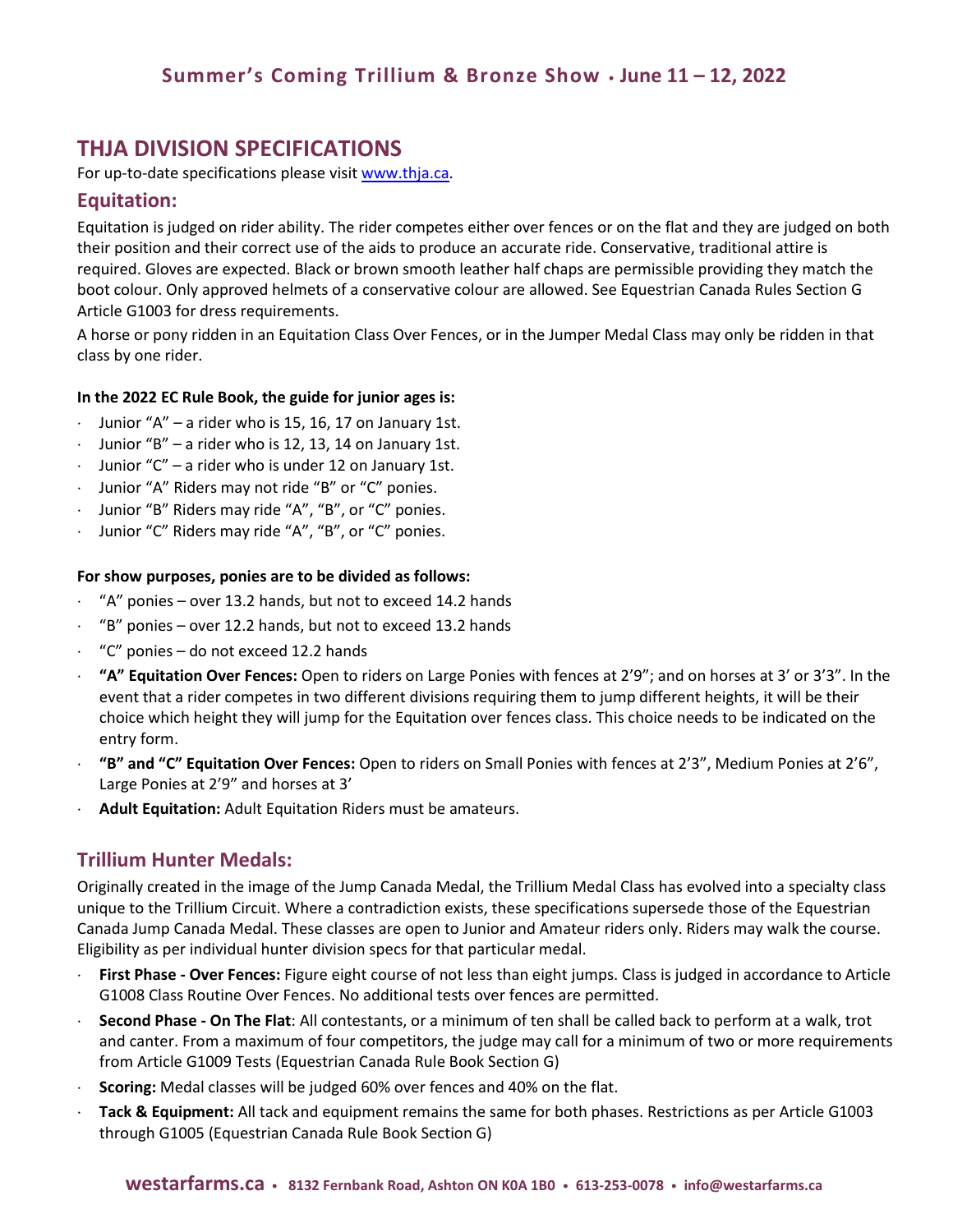### **Trillium Jumper Medals (Fences not to exceed 1 Metre):**

Originally created on the image of the CET Medal, the Trillium Jumper Medal has evolved into a specialty class unique to the Trillium Circuit. These specifications supersede those of the Equestrian Canada CET medal. The class will have both a jumping phase and a flat phase. This class is open to Junior and Amateur riders only. It is judged as an equitation class with both a jumping and flat phase. Jumping phase to be ridden first.

- **Tack & Equipment:** All tack and equipment remains the same for both phases. Only running martingales used in the conventional manner are permitted. No standing martingales, draw reins or restricted running martingales are permitted. Conservative coloured headgear (As per Article G1109) with no additional adornment. Stirrups are restricted as per Article G1109-G)
- **Judging:** Jumping phase to be conducted under current Equine Canada jumper rules. In addition, the class will be judged on seat, hand, guidance and control. Jumper Medal to be judged 60% over fences and 40% on the flat.
- **Jumping Phase:** The jumping phase should be over a course of at least nine (9) fences. Fences will not exceed 1 Metre in height with a spread not to exceed the height. The course must contain at least one double or triple combination with at least one spread fence. Other spread fences are required elsewhere on the course. A Liverpool is optional.
- **Flat Phase:** All riders, or a maximum of twelve who complete the Jumping Phase, shall be called back to perform on the flat. During the flat phase, riders will show a working walk, the working trot sitting, the working trot rising, and showing a lengthening of stride, the working canter and the working canter showing a lengthening of stride. The working canter on the counter lead must be demonstrated for at least one full revolution of the ring in each direction. The top four riders in the flat phase may be asked to complete a short test determined by the judge. When this test is being ridden, the other riders will turn their backs so they cannot watch.

### **HUNTER DIVISIONS:**

A hunter is judged on performance, style of jumping and movement. Judges are looking for the athletic ability of the animal both over fences and under saddle.

Pony Divisions and Short Stirrup:

**Small Pony Hunter Division: Fences 2'3"**

Open to ponies not exceeding 12.2hh. Small pony riders must be 14 years of age and under as of January 1st of the competition year.

**Medium Pony Hunter Division: Fences 2'6"**

Open to ponies exceeding 12.2hh, but not exceeding 13.2hh. Medium pony riders must be 14 years of age and under as of January 1st of the competition year.

**Large Pony Hunter Division: Fences 2'9"**

Open to ponies exceeding 13.2hh, but not exceeding 14.2hh. Large pony riders must be 17 years of age and under as of January 1st of the competition year.

- **Modified Pony Hunter Division**
- Open to all ponies. Ponies will jump 3" below their regular pony hunter division height and distances will be adjusted according to pony size as per EC Rules G306.6.A. Age restrictions as per EC Rules G306.1. Pony/rider combinations may not cross enter into any other classes or divisions requiring them to jump
- *Small* Not to exceed 2' / *Medium* Not to exceed 2'3" / *Large* Not to exceed 2'6"
- **Short Stirrup Division: 21" Verticals Only**
- Open to "C" riders. Riders may not enter any other classes except for "C" Equitation on the flat and My First Medal. Open to both horses and ponies, distances will not be adjusted. Riders in the flat class must be short stirrup eligible.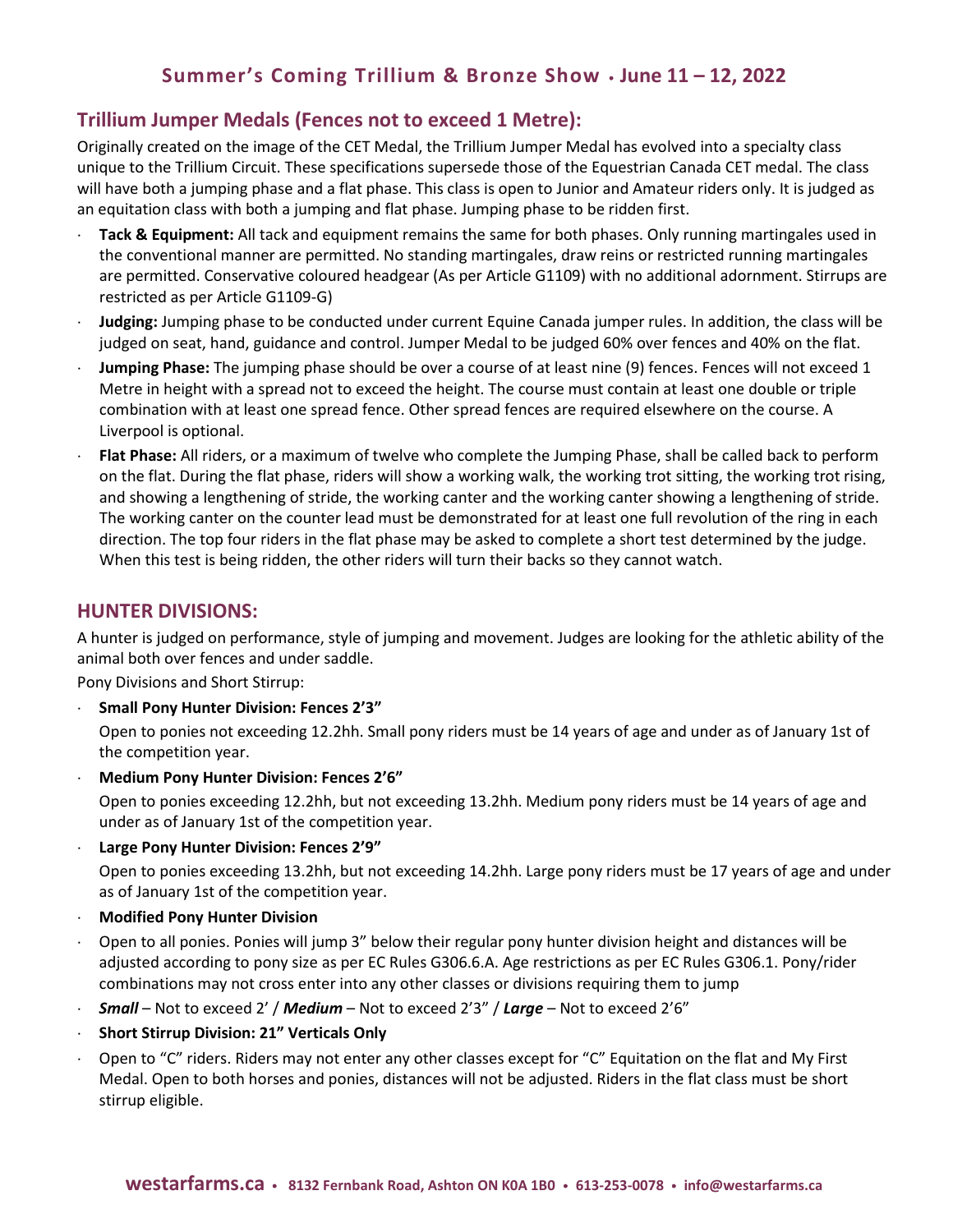### **Adult Amateur Divisions:**

All adult amateurs must possess a current EC amateur card which is purchased annually.

Adult amateurs may ride horses or large ponies. Please note that a pony ridden by an adult cannot be shown by a junior at the same competition (G201.2)

**Adult Amateur Hunter Division: Fences 3'**

As per Equestrian Canada Article G309. Riders in this division may cross enter to the Trillium Hunter Division at  $3'3''$ .

**2'9" Adult Amateur Hunter Division: Fences 2'9**"

A horse/rider combination may only cross enter into the hack division, the Low/High Open Hunter Division, the Modified Adult Medal, and Adult Equitation on the flat. Riders may enter in any other division or class at that show on another horse or pony. The horse may be shown in another class/division with another rider.

**2'6" Adult Amateur Hunter Division: Fences 2'6"**

Riders are not eligible to compete in any division requiring them to jump with a height over 2'6", except for the Low/High Open Hunter division. Horse/rider combinations are also permitted to show in the Hack Division and the Adult Equitation on the flat.

### **Junior Divisions:**

Open to horses ridden by juniors.

 **Children's Hunter Division: Fences 3'0"** As per Equestrian Canada Rules Article G307.

 **2'9" Children's Hunter Division: Fences 2'9**" A horse/rider combination may only cross enter into the hack division, the Low/High Open Hunter Division, the Modified Children's Medal, and age appropriate Equitation on the flat. Riders may enter in any other division or class at that show on another horse or pony. The horse may be shown in another class/division with another rider.

**2'6" Children's Hunter Division: Fences 2'6"**

Riders are not eligible to compete in any division requiring them to jump with a height over 2'6", except for the Low/High Open Hunter Division. Horse/rider combinations are also permitted to show in the hack division and age-appropriate Equitation on the flat.

### **Open Divisions:**

**Low/High Open Hunter Division: Fences 2'6" and 2'9"** 

Open to all horses. No ponies are permitted. Horse/rider combinations may only cross enter to divisions requiring them to jump 2'9" and under, Hack Division, and age appropriate Equitation on the flat. Competitors may move both up and down in heights between shows, but competitors may not change heights once the division has started.

**Low Hunter Division: Fences 3'** 

Open to all horses.

**Trillium Hunter Division – Low/High: Fences 3'3" and 3'6"** 

The low option of this division is open to all eligible riders. The high option of this division is not open to Children's or Adult Amateur Division riders or riders in the Low Children's and Low Adult Divisions.

**Hack Division**

As per Equestrian Canada Chapter 12 and 13 – Classes Refer to Article G1301-1303

#### *Certain divisions may be combined at qualifying competitions throughout the season, however they will run as separate divisions at the Championships.*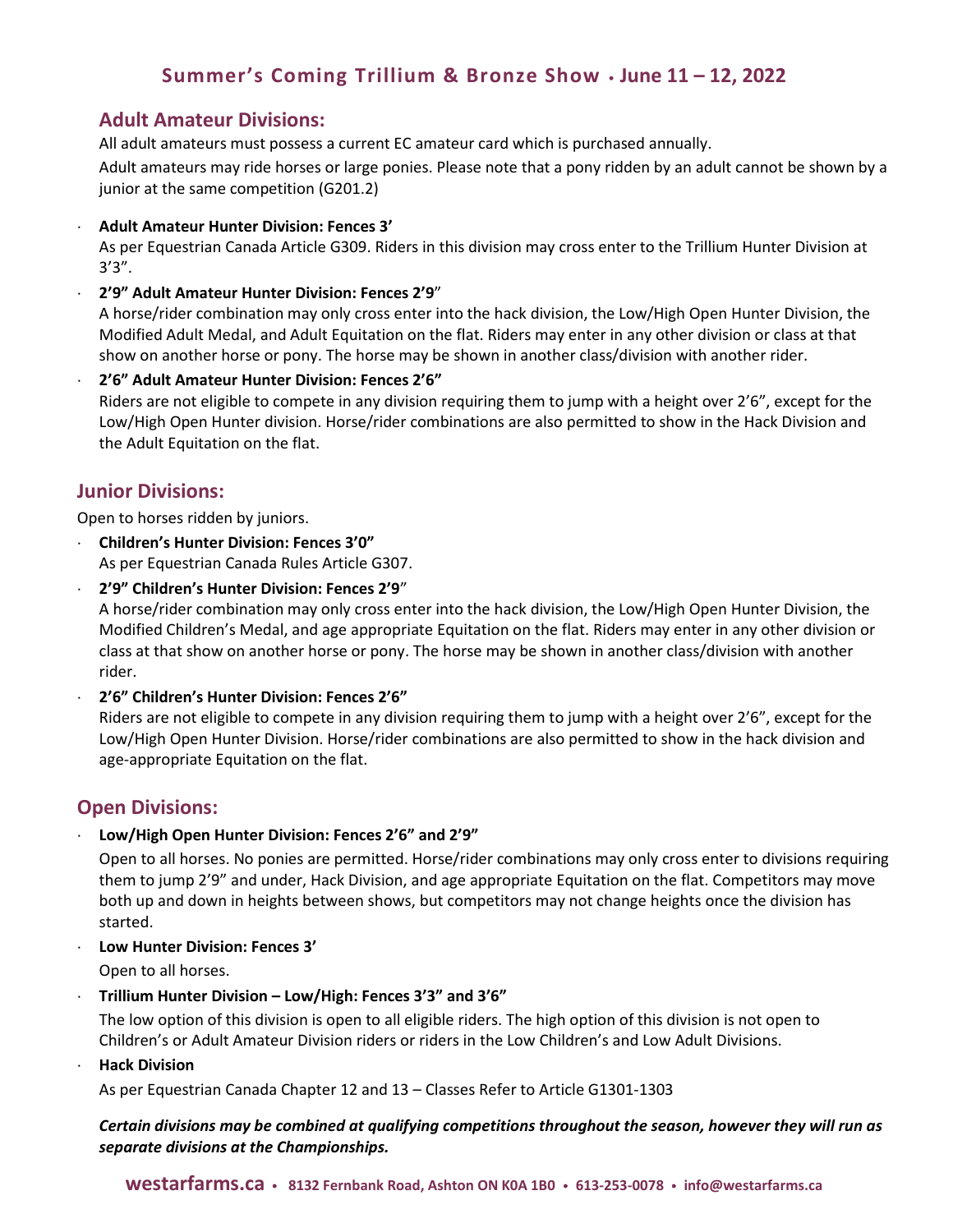### **Jumper Divisions:**

Horses are to be judged only on performance over a pre-designated course. The competition management must ensure that a plan giving precise detail of the course is posted at least 30 minutes before start of competition. Jumper tack as per Equestrian Canada Rules.

- **0.90M Jumper Division:** Open to all horses and ponies. Maximum spread 1m. Run under Table A.
- **1.0M Jumper Division:** Open to all horses and ponies. Maximum spread 1.10m. Run under Table A.
- **1.10M Trillium Jumper Division:** Open to all horses. Maximum spread 1.20m. Run under Table A.

*Certain divisions may be combined at qualifying competitions throughout the season, however they will run as separate divisions at the Championships.* 

**For up-to-date specifications please visit [www.thja.ca.](http://www.thja.ca/)** 

### **The 50% Rule in 2022:**

As a development focused provincial circuit the THJA has voted to relax the **50% rule to allow for horse/rider combinations to move between divisions as their coaches feel appropriate.** This adjustment will allow athletes to develop their competition skills at the level that is suitable at that point in time during the season. **Points will ultimately determine the top seven in each division.** 

Following lengthy discussion of the 50% Rule the THJA board of directors has voted to adjust the 50% Rule for the 2022 season as follows in an effort to allow for flexibility:

- A competitor must show (Show = Marked on a Judge's Card) in a division at a minimum of 50% of the THJA shows in their zone for their points to count towards the Championship Show. For 2022, movement of a horse/rider combination between eligible divisions over the course of the season will be considered in the overall show count to meet th 50% requirement.
- A competitor must show (Show = Marked on a Judge's Card) at a minimum of 50% of the THJA Shows in their zone in their respective equitation/medal classes for their points to count towards the Championship Show. Showing in only equitation/medal classes at a show will not be considered towards division participation tallies.
- In zones with six or fewer shows, competitors must attend a minimum of three shows regardless of the 50% rule.

### **OVPSC BRONZE DIVISIONS & CLASSES**

Being introduced for 2022, the THJA Eastern Zone will be offering two bronze level divisions that will be designated as THJA championship\* qualifying divisions. These are the 0.75 m Open Jumper and 2'3" Open Hunter divisions. See specifications below. Both divisions will be offered at Trillium Championships\* and OVPSC Ottawa Regional Finals. If they meet eligibility requirements, horse/rider combinations may be eligible to compete at both finals and may be eligible for both sets of year-end circuit awards. **Competitors must attend 3 OVPSC competitions in order to compete at the Ottawa Regional Finals.** 

**Membership requirements:** Each entrant (rider and owner) in these divisions must be an EC Bronze Sport License Holder and OE or respective PTSO Member. In addition, those wishing to accumulate points towards Trillium Championships qualification and THJA Eastern Zone circuit awards, must also be a member of the THJA (rider and owner) and pay the \$10 THJA Levy on a per show basis, included on the entry form. (Those competitors not wishing to accumulate Trillium points will not be charged the THJA Levy).

Please be reminded that points are only accrued from the date that appropriate memberships are in place. Points cannot be accrued retroactively.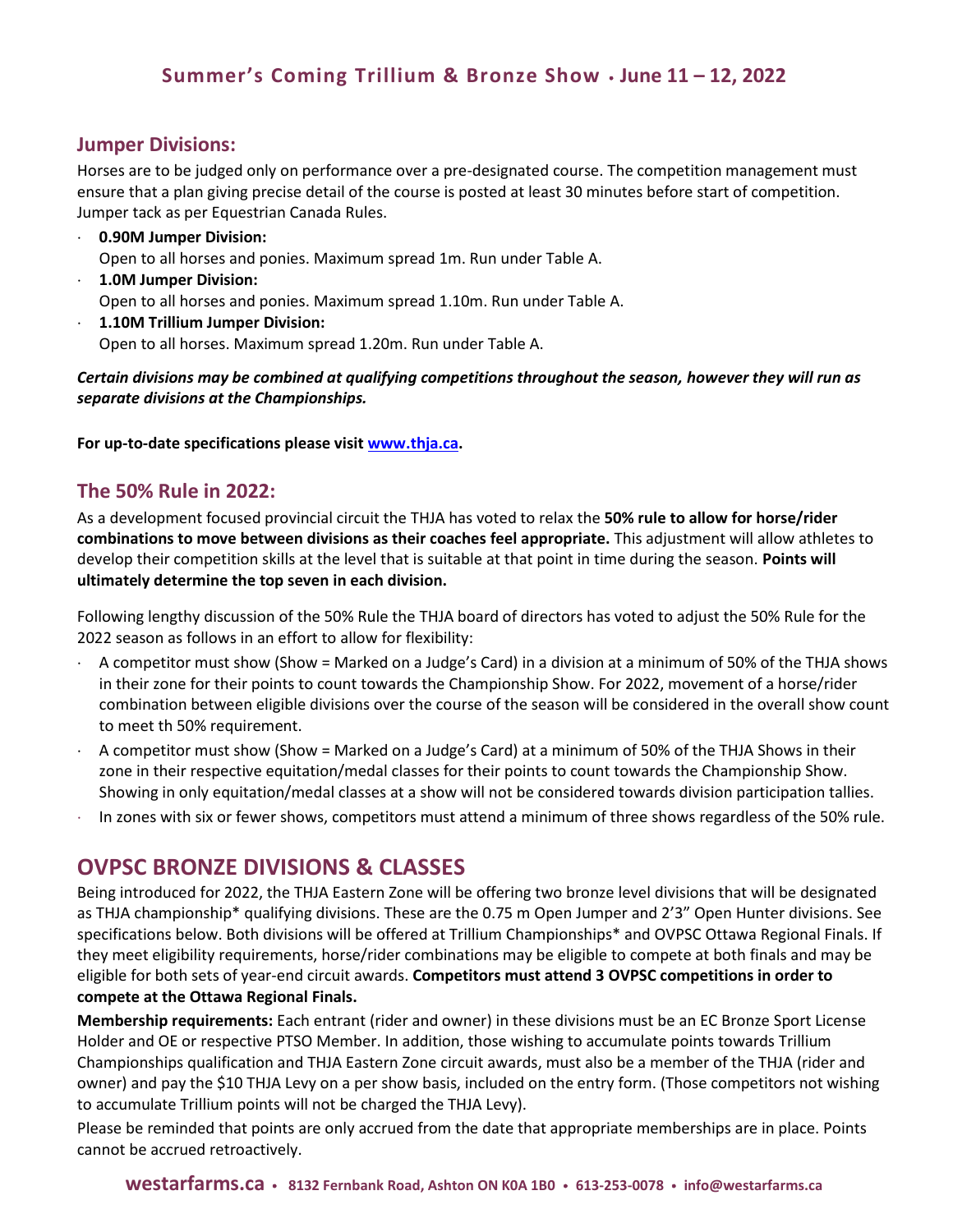**Point Accumulation:** Points for all entrants in these two divisions will be accumulated for OVPSC circuit awards and Ottawa Regional Finals qualification.

Only those entrants with current THJA memberships and who have paid THJA levies will accumulate points in these two divisions towards THJA Eastern Zone circuit awards

Entries are subject to the specifications of any other division in which they wish to compete, including EC membership rules. THJA entries are eligible to compete in their respective Trillium equitation on the flat classes and the Hack Division provided both owner and rider have an EC Silver Sport License (Equitation and Hack division) and EC Horse Recordings (Equitation classes) as per EC rules.

### **OVPSC Hunter Divisions & Classes + 2022 THJA Bronze Division**

#### **Intro Hunter: Maximum jump height of 18"**

Open to beginner riders only in their first or second year of showing, no age limit. Horses and ponies permitted to trot their lead changes. To be judged as a hunter division. Riders may cross enter into any 2'0" divisions as long as they meet division qualifications.

#### **2'0" Hunter: Maximum jump height of 2'0"**

Open to all riders, horses and ponies. Distances will not be adjusted for ponies. No oxers. Competitors may cross-enter into other divisions for which they are eligible.

#### **2'3" Open Hunter: Maximum jump height of 2'3"** \*\* NEW

Open to all riders, horses and ponies. Distances will not be adjusted for ponies. Competitors may cross-enter into other divisions for which they are eligible.

**\*\* Riders and owners of horses or ponies in the Open Hunter 2'3" hoping to qualify for the 2022 Trillium Championships must have a current THJA membership.**

#### **Bronze Equitation:** Maximum height 2'0"

Open to Junior and Amateur riders, entered in divisions 2'3" and under.

#### **Pre-Novice: Maximum jump height 2'0"**

Intended for riders in their first year of showing (with the exception of Intro or Short Stirrups divisions). \*See below

#### **School Horse: Maximum jump height 2'0"**

Open to riders enrolled in a weekly lesson program riding horses or ponies, owned by, or leased to a riding school, and used regularly in a riding school lesson program.

*Please note: A school horse is a horse or pony ridden by different riders on a regular basis in an ongoing lesson program. If horse/pony is full-leased to a rider it is not considered a school horse.* \*See below

#### **\*The following applies to Pre-Novice and School Horse:**

Not open to professionals or riders competing in any division over 2'3" on any circuit. Distances will not be adjusted. Horses and ponies permitted to trot their lead changes. To be judged as a hunter division. Riders may cross enter into any 2'0" class or Intro Hunter division as long as they meet division qualifications. If not competing in Intro Hunter, these riders may cross enter into Open Hunter 2'3".

### **OVPSC Jumper Divisions & Classes + 2022 THJA Bronze Jumper Division**

#### **BRONZE JUMPER .65 m**

Open to horses and ponies. Consists of three Table A 0.65m classes. Maximum spread 0.50m.

No combinations. (Replaces the previous Bronze Jumper 0.70m division)

#### **BRONZE JUMPER EQUITATION .70 m**

Open to junior and amateur riders riding ponies or horses.

**BRONZE JUMPER 0.75 m** \*\* NEW

Open to horses and ponies. Maximum spread 0.85m. Combination limited to two (2) stride oxer to vertical only or vertical to vertical. (Replaces the previous Bronze Jumper 0.80m division)

**\*\* Riders and owners of horses or ponies in the Bronze .75 m Jumper hoping to qualify for the 2022 Trillium Championships must have a current THJA membership.**